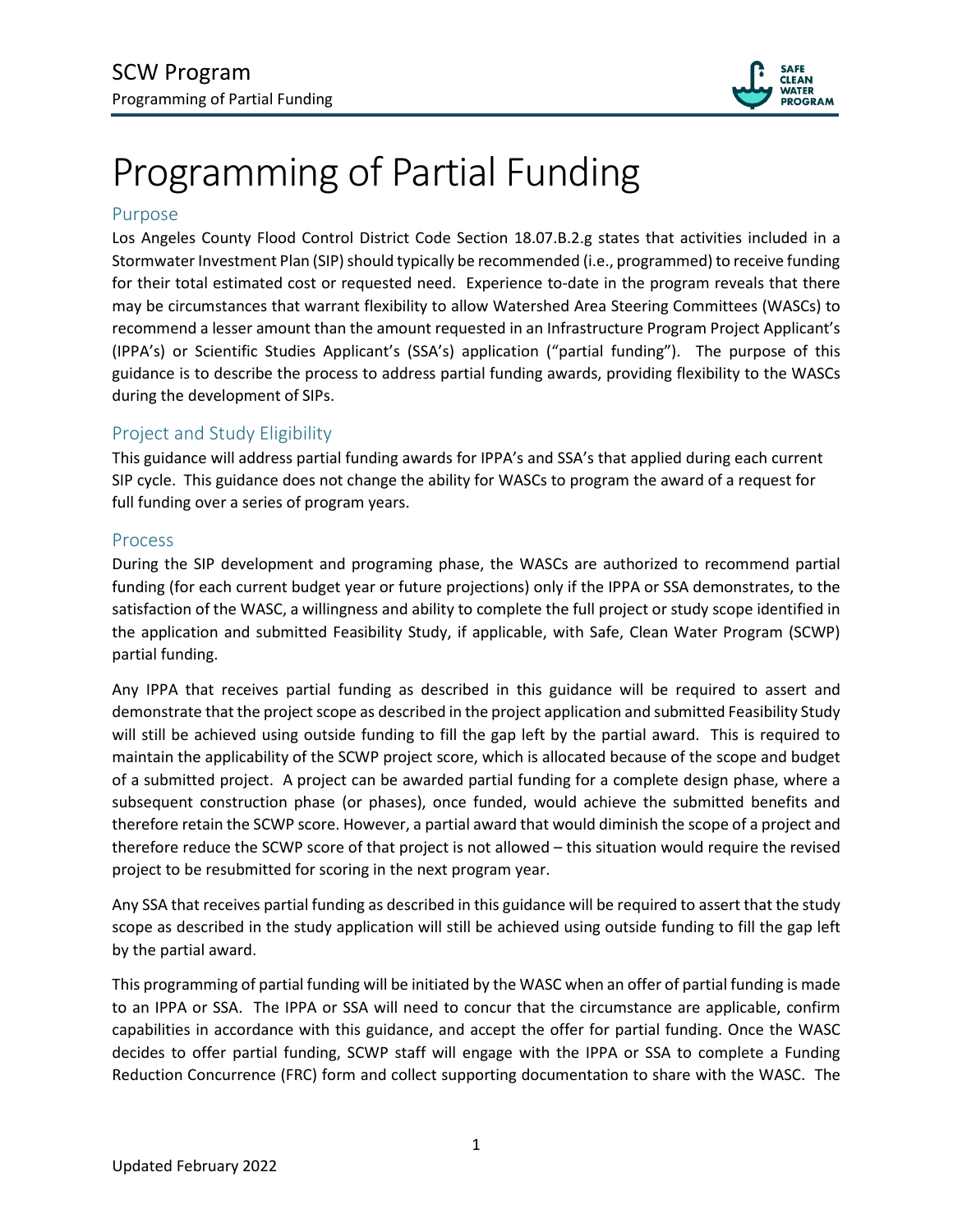

FRC process will allow IPPAs and SSAs to clarify details and provide justification for the partial funding award before the WASC considers it for inclusion into a Stormwater Investment Plan.

The partial funding award should not result in ANY reduction to the scope or benefits of (or the score assigned to) the project or study as identified in the application (and as submitted in the Feasibility Study, if applicable). De minimis additions to the scope that would be anticipated to increase the project score or improve the study may be considered through the FRC process, provided that the applicant demonstrates, to the satisfaction of the WASC, that any additional cost, in addition to the shortfall from the original request, will be covered by other funds and the project or study will be fully completed. The WASC may elect to recommend funding in any amount between the amount stated in the FRC and the amount requested in the project's or study's application.

Once the WASC reviews the FRC and recommends a partial funding award for the project or study, the FRC becomes an attachment to the SIP.

See Figure 1 and Attachment A for the Flowchart and the FRC form.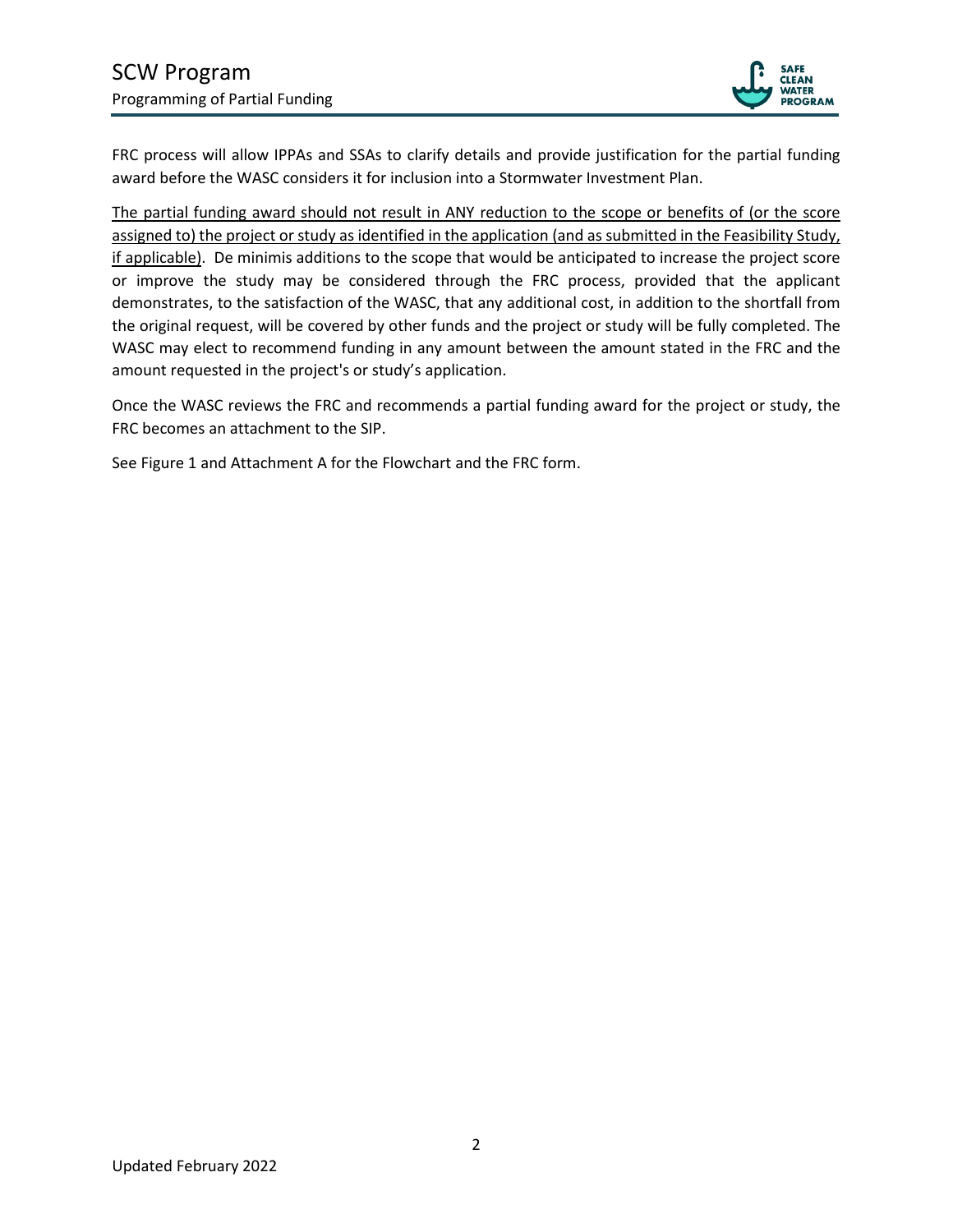



\* - FRC form is due at least one week before the WASC meeting. WASC to defer further discussion regarding programming the subject project or study in the recommended SIP until next meeting

> **Figure 1:** Flowchart for Partial Funding recommendation for projects and studies in each current SIP cycle.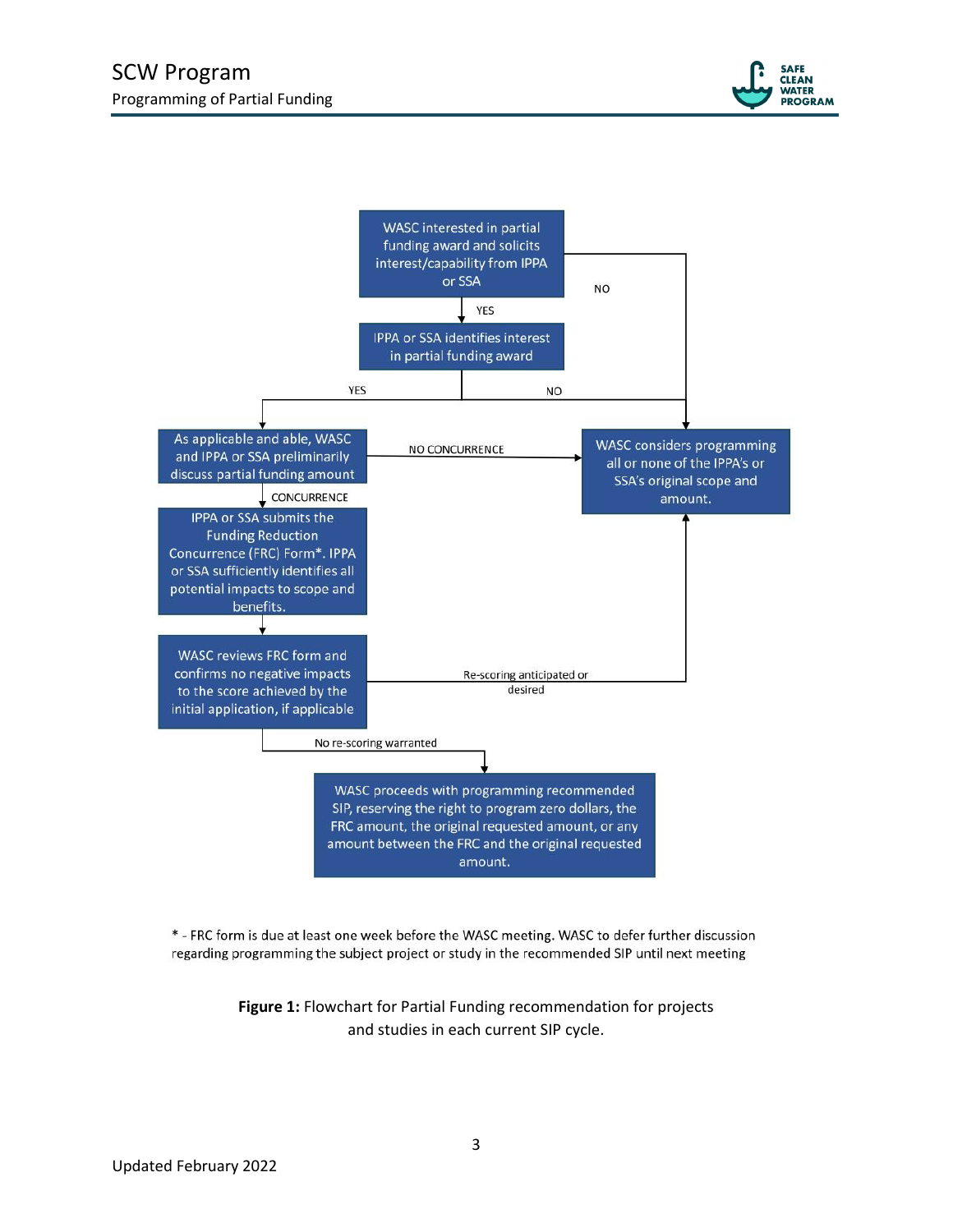

## ATTACHMENT A: Funding Reduction Concurrence (FRC) FORM

The purpose of this FRC form is to demonstrate an IPPA's or SSA's willingness and ability to complete a project or study with a lesser amount than the amount requested in its application ("partial funding"), in order for the project or study to be recommended in a Stormwater Investment Plan for partial funding. The partial funding award must not negatively impact the score achieved by the initial application or result in any changes to the project's or study's scope or benefits as identified in the application and submitted Feasibility Study, if applicable. The IPPA or SSA is required to submit a FRC form to facilitate the partial funding process.

| <b>Project/Study Name</b> |  |
|---------------------------|--|
| <b>Project/Study Lead</b> |  |
| <b>Watershed Area(s)</b>  |  |

**Brief description of why and how the funding request included in the application is being reduced (e.g. Project or Study will be phased, more information has become available, additional leveraged funding was secured, etc.):**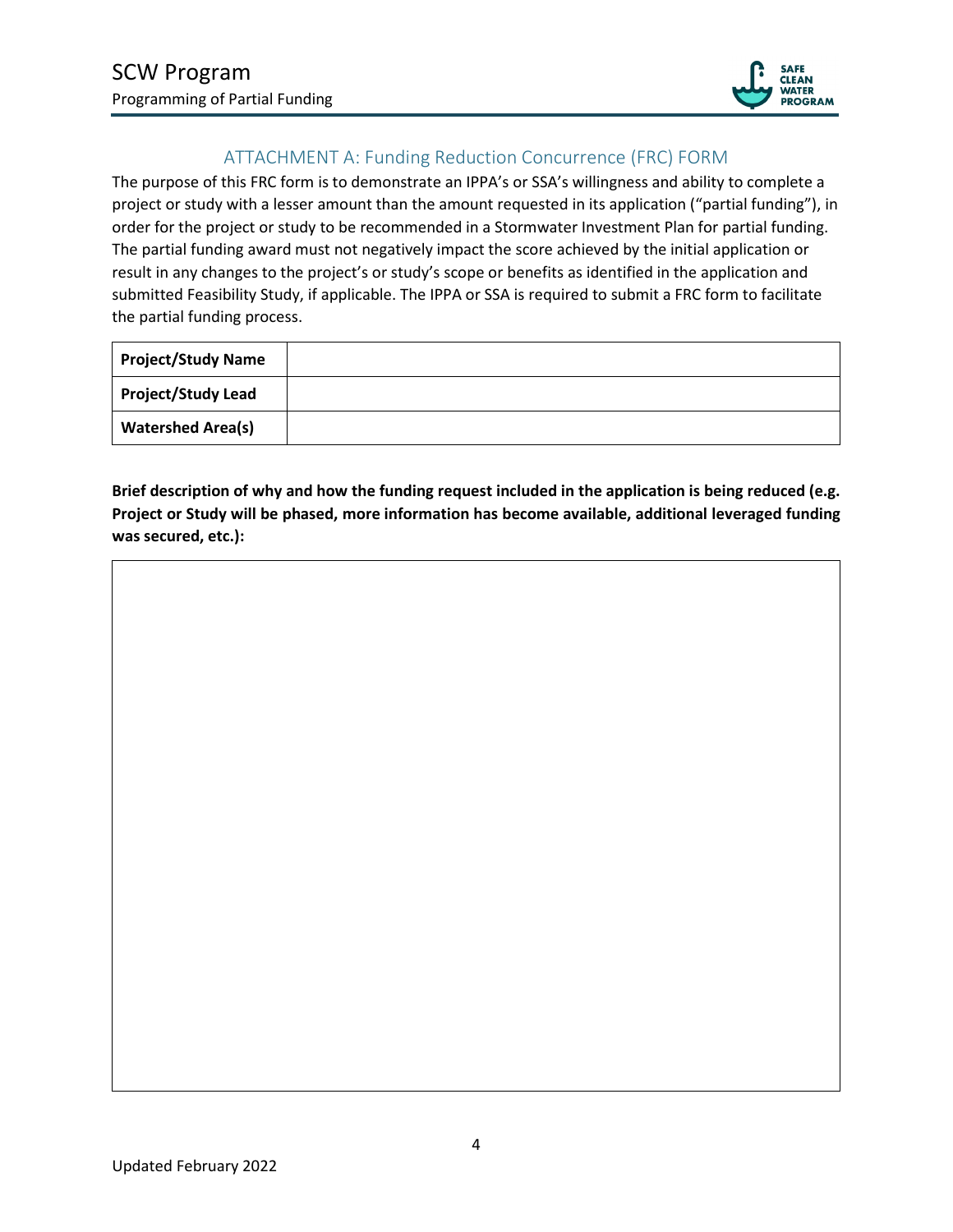

#### **Revised Eligible Expenditure Projections:**

| <b>Funding</b><br>Year | <b>Fiscal</b><br>Year | <b>Amount</b> | <b>Description/Phase</b> |
|------------------------|-----------------------|---------------|--------------------------|
| $\mathbf{1}$           |                       |               |                          |
| $\overline{2}$         |                       |               |                          |
| 3                      |                       |               |                          |
| $\pmb{4}$              |                       |               |                          |
| 5                      |                       |               |                          |
| <b>Future Funding</b>  |                       |               |                          |
| <b>TOTAL</b>           |                       |               |                          |

| A: Total Original SCW Funding Request     |  |
|-------------------------------------------|--|
| <b>B: Total Revised SCW Funding Award</b> |  |
| C: Shortfall (A-B)                        |  |

**Compensation plan for shortfall – Include evidence of the status (must be assurance of timely secured funds for WASC to consider partial funding award) and amount of each additional funding source to ensure completion of all activities proposed in the application and submitted Feasibility Study, if applicable (cost share, grants, SCW Municipal Program funds, subsequent SCW funding request, etc.). Reliance on subsequent Regional Program funding is not a guarantee and is therefore discouraged. Also, include description of the which elements will be funded by this SCW funding request and by funds outside this SCW funding request to demonstrate all elements are funded. For phased projects or studies, provide information on additional funding sources to complete all activities proposed in the phased scope of work (if any).**